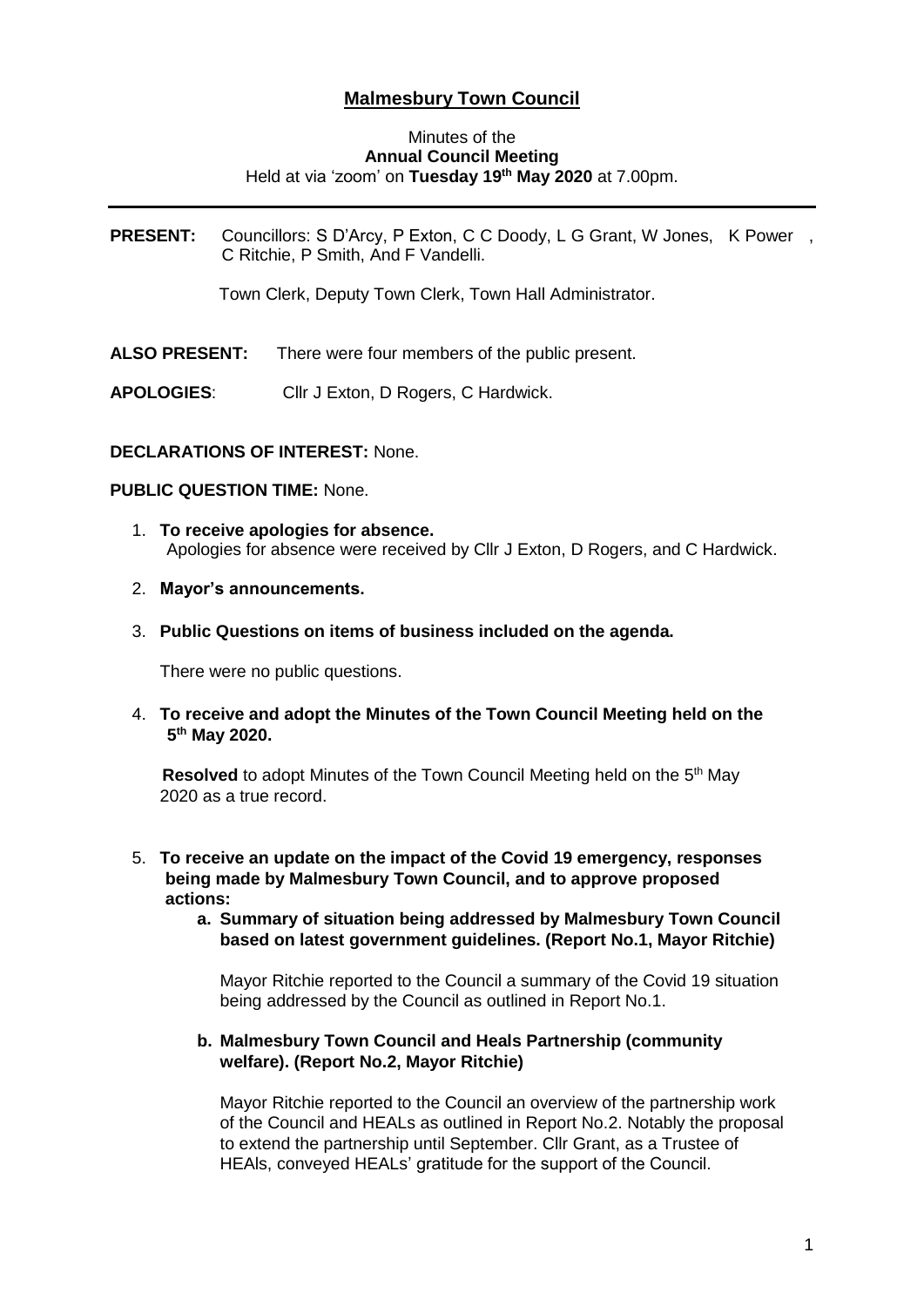The Council also noted their gratitude to Brinkworth Business Solutions, Calcot Manor, The Red Bull, the Co-Op food store, Malmesbury Marketing, Mind Vision, and Waitrose for their in kind contributions to the Covid 19 response.

# **c. Supporting the work of Malmesbury Town Team. (Report No.3, Mayor Ritchie)**

Mayor Ritchie updated the Council on the work of the Town Team in relation to Covid 19. Notably that a Task Force had been created to ensure a relevant and timely town centre plan is implemented as the Government lifts the lockdown restrictions.

Cllr Power raised the matter of the Councils parking subsidy contributions and if this could be used to mitigate against any long stay parking provision in the plan. Cllr Grant emphasised in order for the plan to work WC will need to enforce the parking arrangements.

Cllr P Exton raised the matter of needing to ensure access in the new arrangements for mobility scooters. Cllr Smith raised the matter of needing to be aware of resident who may be partially sighted when implementing the new road and pedestrian arrangements. Cllr Ritchie assured the Council these matters had been noted in the planning process and that there may be a role for some volunteers to support such residents.

In support of the town's plan it was proposed that the Council allocate a budget of £10,000 that could be sued to ensure the timely implementation of the plan if funds were not forthcoming form WC or other sources.

**Resolved** to allocate (if required) £10,000 for the implementation costs of the town's plan in response to easing of government restrictions to Covid 19, and to ensure a safe environment for residents when accessing the town centre.

# **d. Malmesbury Town Council Community Events. (Report No 4, Mayor Ritchie/ Cllr Vandelli).**

Mayor Ritchie updated the Council of the Council events as outlined in Report No. 4. Notably virtual delivery of VE 75 Day, St Aldhelms Day on the  $25<sup>th</sup>$  May, Citizen of the Year on the  $28<sup>th</sup>$  May, Malmesbury in Bloom.

**Resolved** to note and support the event arrangements as outlined.

# **e. Budget implications for Malmesbury Town Council, including government proposals to support parish and town councils. (Report No. 5, Town Clerk).**

The Town Clerk reported to the Council the financial position and impact of Covid 19 on the 2020-21 annual budget, as outlined in Report No. 5. The projected net loss to the Council was estimated to be £65480.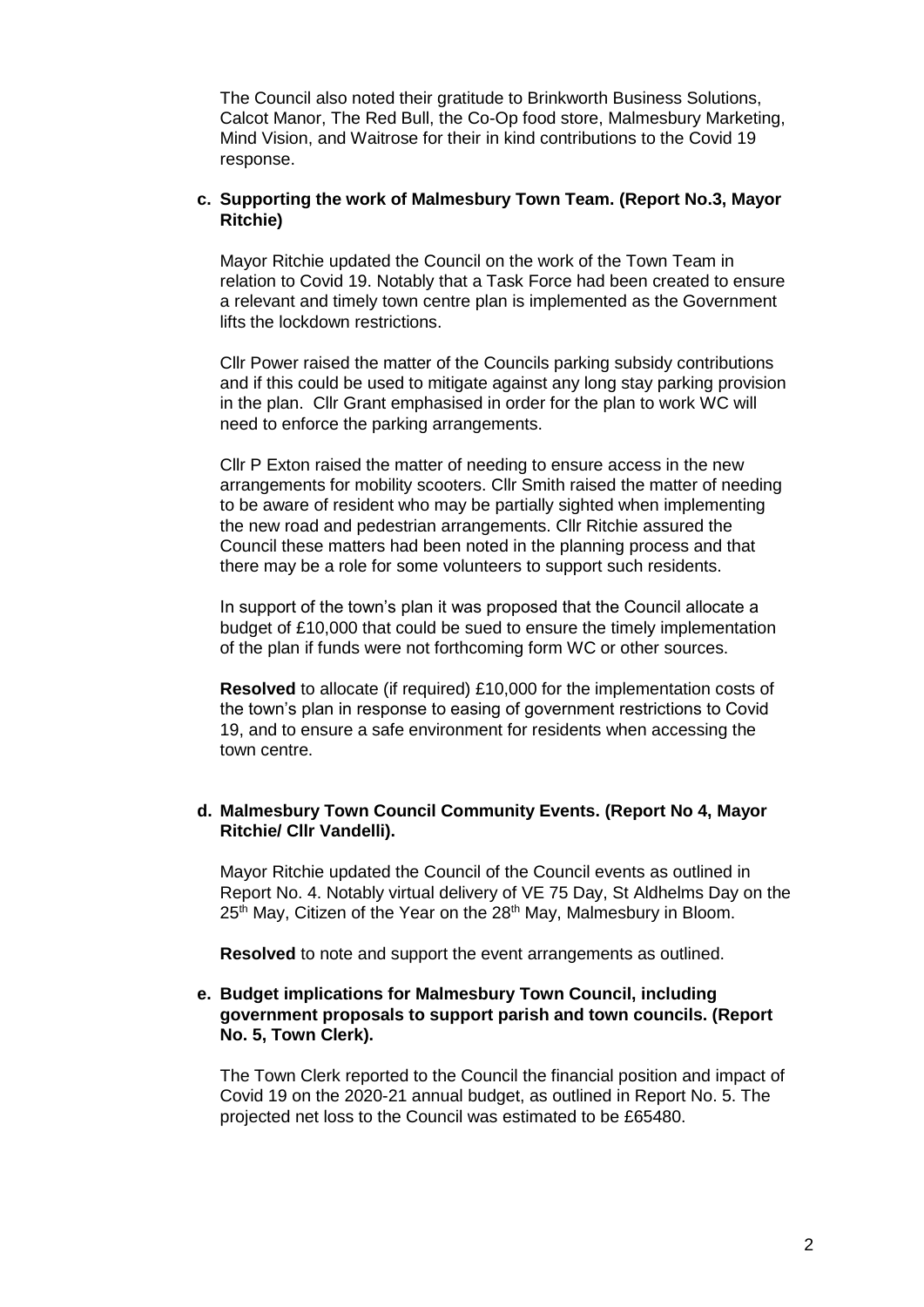# **f. To receive an update report on current Council Operations and consider Malmesbury Town Councils Covid 19 recovery plan (Report No. 6, Town Clerk).**

The Town Clerk reported to the Council an overview of the current Council operations as outlined in Report No. 6. The Council were asked to note the Report, and the Recovery plan. Notably the Town Clerk requested an extraordinary Town Hall and Facilities Committee meeting to consider in more detail safe access arrangements and how the Town Hall may rebuild its service offer post – lockdown.

**Resolved** to note Report No. 6, and the Recovery Action Plan, and to hold an extra-ordinary Town Hall and Facilities' meeting to consider the matter raised.

# 6. **To consider the purchase of x6 laptops for the staff team (Report No 7. Town Clerk).**

The Town Clerk reported to the Council the need to provide laptops to six staff to support homeworking arrangements, and flexible working practices as outlined in Report No. 7. Cllr Jones suggested the laptops should if possible be 15.6'' screens to ensure the best size screen on Health and Safety grounds. Also that docking stations be re-investigated as an option if needed.

 **Resolved** for the Town Clerk to purchase x 6 15.5''laptops, and associated equipment within the budget parameters of £4000.

# 7. **To receive and update on the Councillor recruitment and elections (Report No 8, Town Clerk).**

The Town Clerk updated the Council on the position of the Council in respect of the councillor vacancies as outlined in Report No. 8.

**Resolved** to proceed in the recruitment process to fill the Co-option Vacancy.

Mayor Ritchie proposed and it was agreed to move item 12 up the agenda as it was public information and not subject to; grounds for exclusion as item 11.

# 8. **To receive an update from Wiltshire Councillor Gavin Grant.**

#### **Cllr Grant updates on the following matters;**

- Care homes (Covid 19 specific)
- Government Business grants issued by Wiltshire Council (Covid 19 specific)
- School vouchers (Covid 19 specific)

- The matter of the planning application at Filands South now scheduled to be considered in seven days time. Cllr Grant informed the Council he has learnt at short notice WC does not have a 5 year land supply needed to support the Neighbourhood planning process. Consequently this threatens to weaken Malmesbury's Neighbourhood Plan, and if the application is approved it could set a precedent for other similar large developments in Malmesbury and across Wiltshire. Cllr Grant expressed his profound dissatisfaction at this prospect and also on the process by which he had come to learn of the matter, and the notice given. At his